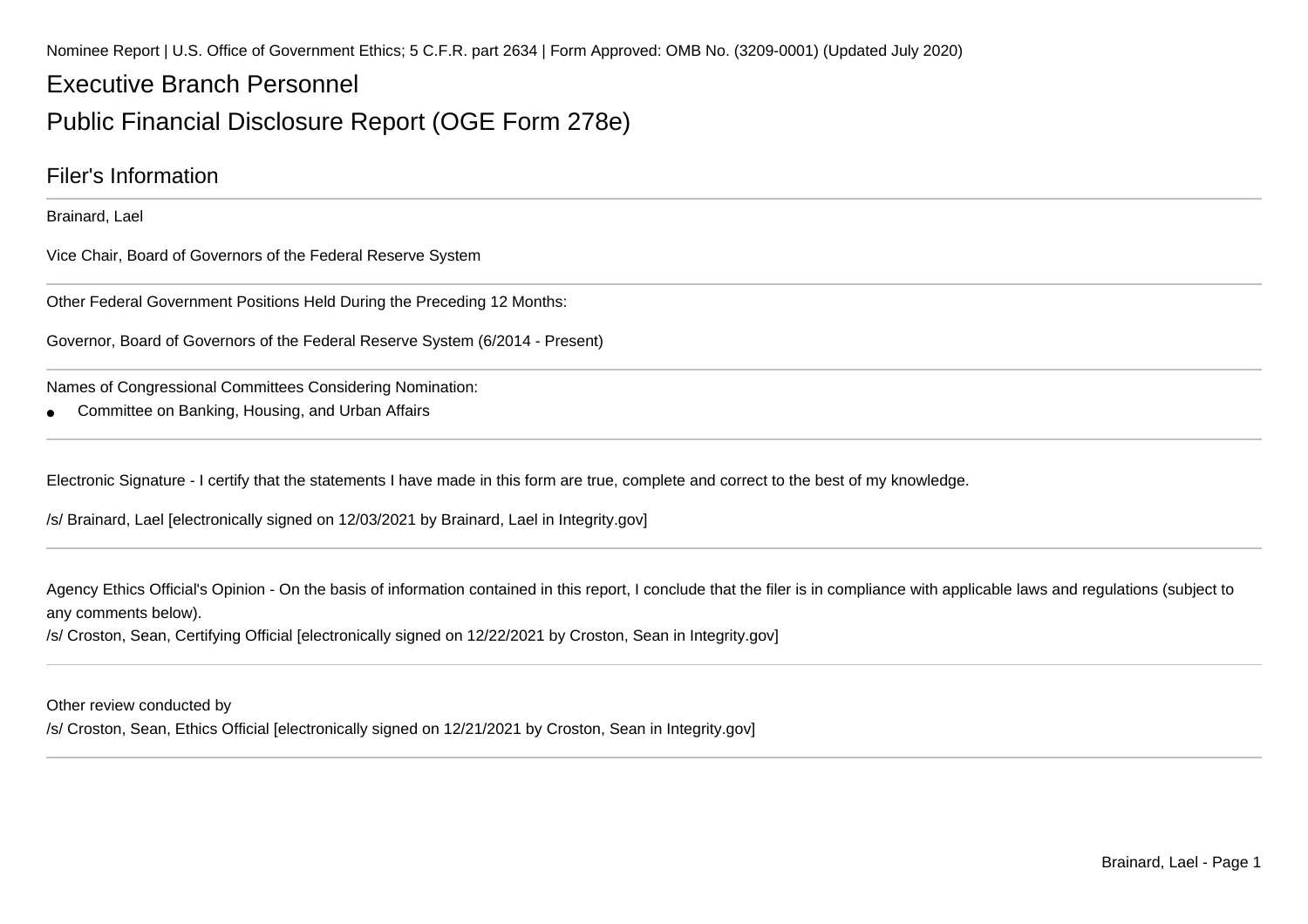U.S. Office of Government Ethics Certification/s/ Apol, David, Certifying Official [electronically signed on 12/22/2021 by Apol, David in Integrity.gov]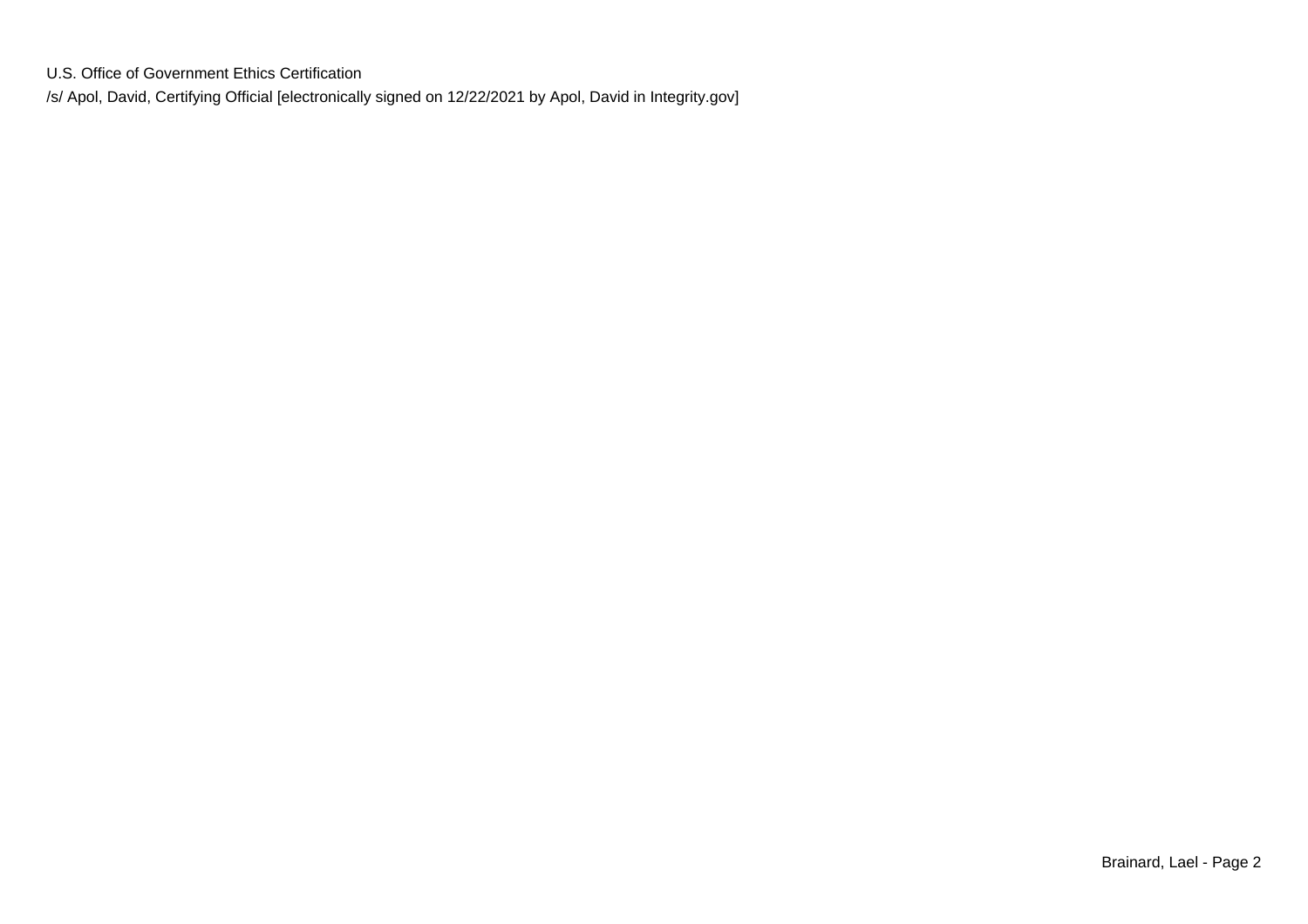### 1. Filer's Positions Held Outside United States Government

None

## 2. Filer's Employment Assets & Income and Retirement Accounts

| #              | <b>DESCRIPTION</b>                                                                                                                                | EIF       | <b>VALUE</b>             | <b>INCOME TYPE</b> | <b>INCOME</b><br><b>AMOUNT</b> |
|----------------|---------------------------------------------------------------------------------------------------------------------------------------------------|-----------|--------------------------|--------------------|--------------------------------|
|                | Massachusetts Institute of Technology,<br>defined benefit plan (value not readily<br>ascertainable): eligible for \$939.97 per month<br>at age 65 | N/A       |                          |                    | None (or less<br>than $$201)$  |
| $\overline{2}$ | Massachusetts Institute of Technology, 401(k)<br>Plan                                                                                             | <b>No</b> |                          |                    |                                |
| 2.1            | Vanguard Russell 3000 Index Fund<br>Institutional Shares (VRTTX)                                                                                  | Yes       | $$50,001 -$<br>\$100,000 |                    | None (or less<br>than $$201)$  |
| 3              | <b>IRA #1</b>                                                                                                                                     | No        |                          |                    |                                |
| 3.1            | Fidelity Capital & Income Fund (FAGIX)                                                                                                            | Yes       | $$15,001 -$<br>\$50,000  |                    | None (or less<br>than $$201)$  |
| 3.2            | Fidelity Asset Manager 50% (FASMX)                                                                                                                | Yes       | $$15,001 -$<br>\$50,000  |                    | None (or less<br>than $$201)$  |
| 3.3            | <b>Fidelity Puritan Fund (FPURX)</b>                                                                                                              | Yes       | $$15,001 -$<br>\$50,000  |                    | None (or less<br>than $$201)$  |
| 4              | National Bureau of Economic Research,<br>401(a)                                                                                                   | <b>No</b> |                          |                    |                                |
| 4.1            | Vanguard 500 Index Fund Investor Shares<br>(VFINX)                                                                                                | Yes       | $$15,001 -$<br>\$50,000  |                    | None (or less<br>than $$201)$  |
| 4.2            | Vanguard International Value Fund Investor<br>Shares (VTRIX)                                                                                      | Yes       | $$1,001 - $15,000$       |                    | None (or less<br>than $$201)$  |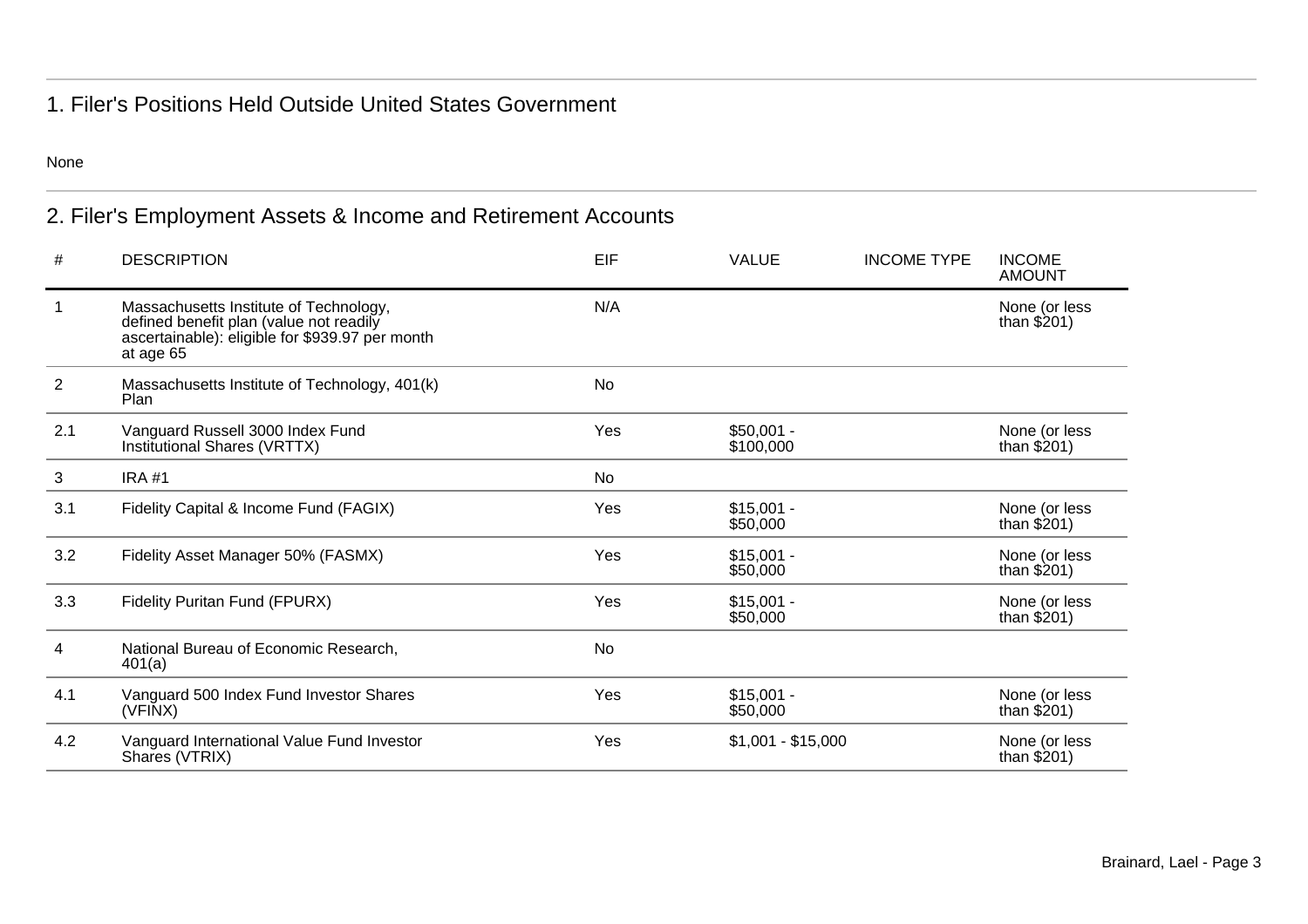| $\#$           | <b>DESCRIPTION</b>                                       | EIF       | <b>VALUE</b>              | <b>INCOME TYPE</b> | <b>INCOME</b><br><b>AMOUNT</b> |
|----------------|----------------------------------------------------------|-----------|---------------------------|--------------------|--------------------------------|
| $\sqrt{5}$     | The Brookings Institution TIAA                           | <b>No</b> |                           |                    |                                |
| 5.1            | <b>TIAA Traditional</b>                                  | N/A       | $$15,001 -$<br>\$50,000   |                    | None (or less<br>than $$201)$  |
| 5.2            | <b>CREF Stock</b>                                        | Yes       | $$100,001 -$<br>\$250,000 |                    | None (or less<br>than $$201)$  |
| 5.3            | <b>CREF Bond Market</b>                                  | Yes       | $$15,001 -$<br>\$50,000   |                    | None (or less<br>than $$201)$  |
| 5.4            | <b>TIAA Real Estate</b>                                  | Yes       | $$15,001 -$<br>\$50,000   |                    | None (or less<br>than $$201)$  |
| 5.5            | <b>CREF Growth</b>                                       | Yes       | $$15,001 -$<br>\$50,000   |                    | None (or less<br>than $$201)$  |
| 5.6            | <b>CREF Equity Index</b>                                 | Yes       | $$100,001 -$<br>\$250,000 |                    | None (or less<br>than $$201)$  |
| 5.7            | <b>CREF Global Equities</b>                              | Yes       | $$15,001 -$<br>\$50,000   |                    | None (or less<br>than $$201)$  |
| 5.8            | <b>CREF Money Market account</b>                         | N/A       | $$100,001 -$<br>\$250,000 |                    | None (or less<br>than $$201)$  |
| 6              | <b>IRA #2</b>                                            | <b>No</b> |                           |                    |                                |
| 6.1            | Franklin Mutual Beacon Fund - Class Z                    | Yes       | $$15,001 -$<br>\$50,000   |                    | None (or less<br>than $$201)$  |
| $\overline{7}$ | <b>IRA #3</b>                                            | No        |                           |                    |                                |
| 7.1            | Vanguard Dividend Growth Fund Investor<br>Shares (VDIGX) | Yes       | $$50,001 -$<br>\$100,000  |                    | None (or less<br>than $$201)$  |
| 7.2            | Akre Focus Fund Institutional Class (AKRIX)              | Yes       | $$50,001 -$<br>\$100,000  |                    | None (or less<br>than $$201)$  |
| 7.3            | First Eagle Overseas Fund Class I (SGOIX)                | Yes       | $$15,001 -$<br>\$50,000   |                    | None (or less<br>than $$201)$  |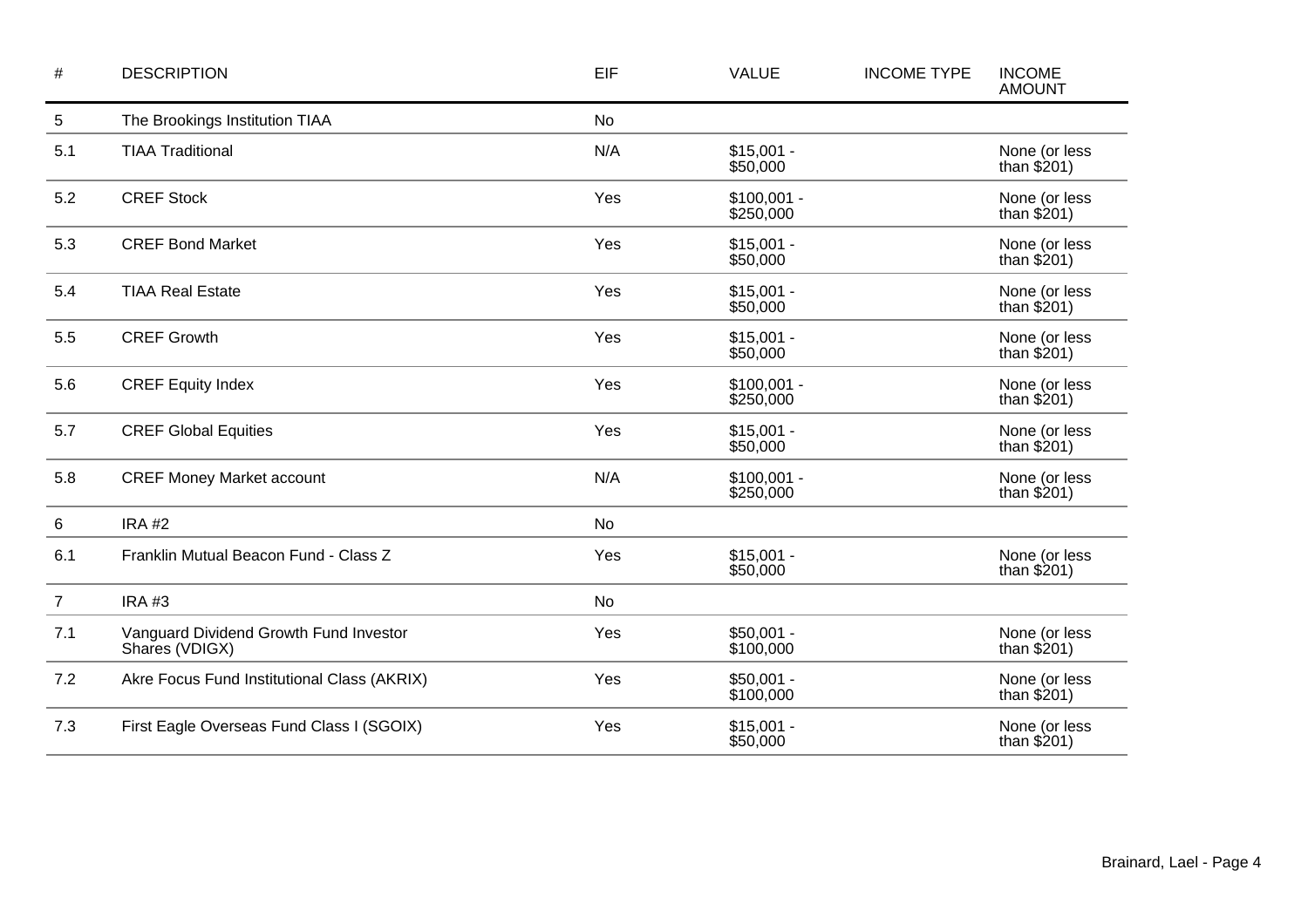| $\#$ | <b>DESCRIPTION</b>                                                                 | EIF | <b>VALUE</b>             | <b>INCOME TYPE</b> | <b>INCOME</b><br><b>AMOUNT</b> |
|------|------------------------------------------------------------------------------------|-----|--------------------------|--------------------|--------------------------------|
| 7.4  | Goldman Sachs U.S. Equity Dividend and<br>Premium Fund Institutional Class (GSPKX) | Yes | $$50,001 -$<br>\$100,000 |                    | None (or less<br>than $$201)$  |
| 7.5  | iShares iBonds Dec 2021 Term Corporate<br>ETF (IBDM)                               | Yes | $$15,001 -$<br>\$50,000  |                    | None (or less<br>than $$201)$  |
| 7.6  | iShares Preferred and Income Securities ETF<br>(PFF)                               | Yes | $$15,001 -$<br>\$50,000  |                    | None (or less<br>than $$201)$  |
| 7.7  | <b>JOHCM International Select Fund Institutional</b><br>Shares (JOHIX)             | Yes | $$15,001 -$<br>\$50,000  |                    | None (or less<br>than $$201)$  |
| 7.8  | JPMorgan Mid Cap Value Fund Class L<br>(FLMVX)                                     | Yes | $$15,001 -$<br>\$50,000  |                    | None (or less<br>than $$201)$  |
| 7.9  | Lord Abbett Short Duration Income Fund<br>Class I (LLDYX)                          | Yes | $$15,001 -$<br>\$50,000  |                    | None (or less<br>than $$201)$  |
| 7.10 | Invesco Developing Markets Fund Class Y<br>(ODVYX)                                 | Yes | $$50,001 -$<br>\$100,000 |                    | None (or less<br>than $$201)$  |
| 7.11 | Tweedy, Browne International Value Fund<br>(TBGVX)                                 | Yes | $$15,001 -$<br>\$50,000  |                    | None (or less<br>than $$201)$  |
| 7.12 | Undiscovered Managers Behavioral Value<br>Fund Class L (UBVLX)                     | Yes | $$15,001 -$<br>\$50,000  |                    | None (or less<br>than $$201)$  |
| 7.13 | Vanguard Short-Term Bond Index Fund ETF<br>Shares (BSV)                            | Yes | $$50,001 -$<br>\$100,000 |                    | None (or less<br>than $$201)$  |
| 7.14 | Vanguard Short-Term Corporate Bond Index<br>Fund ETF Shares (VCSH)                 | Yes | $$1,001 - $15,000$       |                    | None (or less<br>than $$201)$  |
| 7.15 | Vanguard Intermediate-Term Corporate Bond<br>Index Fund ETF Shares (VCIT)          | Yes | $$15,001 -$<br>\$50,000  |                    | None (or less<br>than $$201)$  |
| 7.16 | Vanguard Real Estate Index Fund ETF Shares<br>$(VN\bar{Q})$                        | Yes | $$15,001 -$<br>\$50,000  |                    | None (or less<br>than $$201)$  |
| 7.17 | AMG Yacktman Fund Class I (YACKX)                                                  | Yes | $$50,001 -$<br>\$100,000 |                    | None (or less<br>than $$201)$  |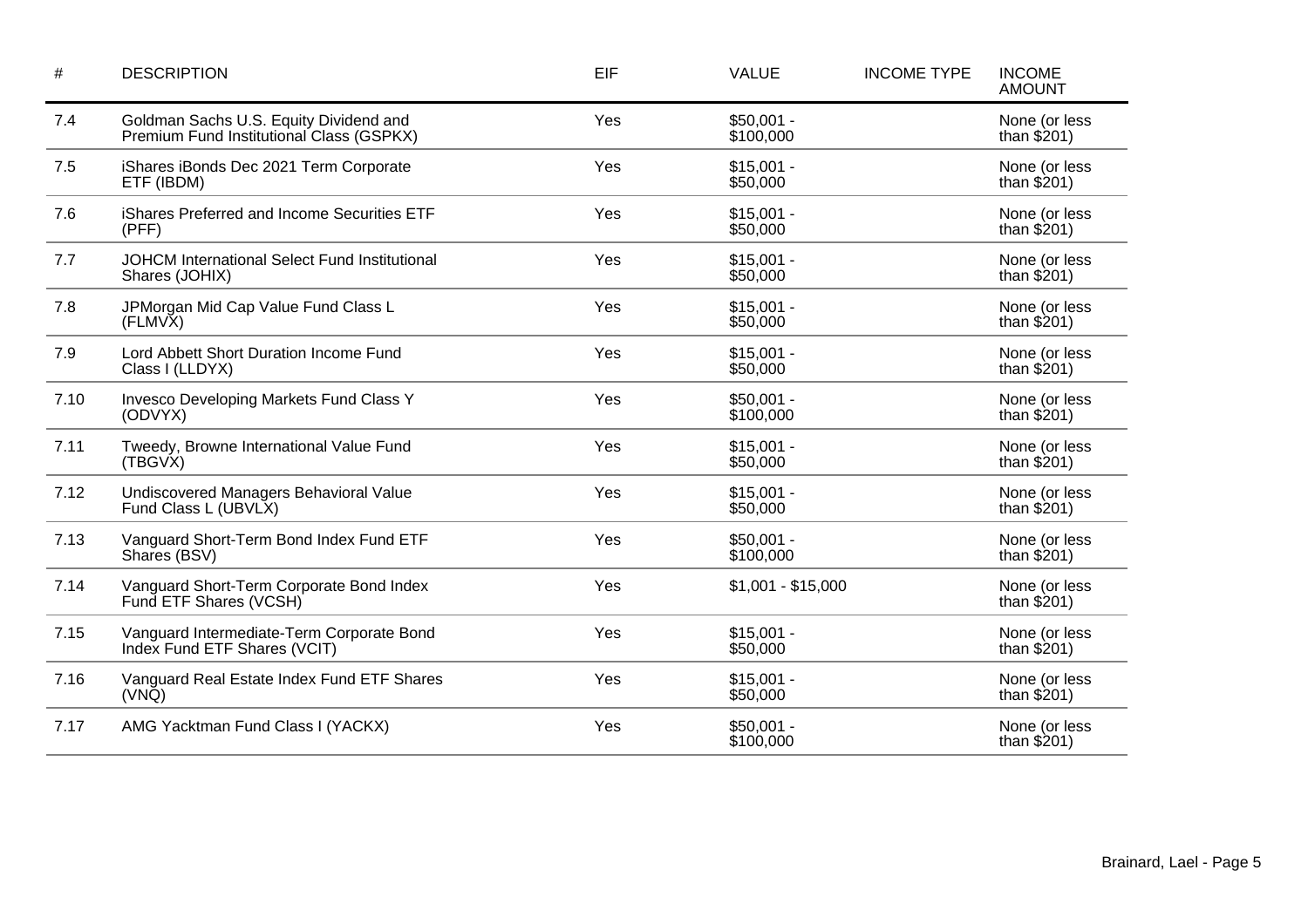| #    | <b>DESCRIPTION</b>                                             | EIF | <b>VALUE</b>            | <b>INCOME TYPE</b> | <b>INCOME</b><br><b>AMOUNT</b> |
|------|----------------------------------------------------------------|-----|-------------------------|--------------------|--------------------------------|
| 7.18 | iShares Core S&P Small-Cap ETF (IJR)                           | Yes | $$15,001 -$<br>\$50,000 |                    | None (or less<br>than $$201)$  |
| 7.19 | U.S. Brokerage #1 cash deposit accounts                        | N/A | $$15,001 -$<br>\$50,000 |                    | None (or less<br>than $$201)$  |
| 7.20 | JPMorgan Ultra-Short Income ETF (JPST)                         | Yes | $$1,001 - $15,000$      |                    | None (or less<br>than $$201)$  |
| 7.21 | Lord Abbett Ultra Short Bond Fund Class I<br>(LUBYX)           | Yes | $$1,001 - $15,000$      |                    | None (or less<br>than $$201)$  |
| 7.22 | Vanguard Intermediate-Term Bond Index<br>Fund ETF Shares (BIV) | Yes | $$15,001 -$<br>\$50,000 |                    | None (or less<br>than $$201)$  |

# 3. Filer's Employment Agreements and Arrangements

| # | <b>EMPLOYER OR PARTY</b>              | CITY, STATE                            | STATUS AND TERMS                                                                                                                                                                                   | <b>DATE</b> |
|---|---------------------------------------|----------------------------------------|----------------------------------------------------------------------------------------------------------------------------------------------------------------------------------------------------|-------------|
|   | Massachusetts Institute of Technology | Cambridge,<br>Massachusetts            | I will continue to participate in the 401(K) plan with my former employer MIT, but neither I nor MIT make any<br>further contributions to the plan.                                                | 7/1990      |
|   | Massachusetts Institute of Technology | Cambridge,<br><b>Massachusetts</b>     | I will continue to participate in the MIT defined benefit<br>plan.                                                                                                                                 | 7/1990      |
|   | National Bureau of Economic Research  | Cambridge,<br><b>Massachusetts</b>     | I will continue to participate in the 401(a) plan with my<br>former employer National Bureau of Economic Research<br>(NBER), but neither I nor NBER make any further<br>contributions to the plan. | 7/1994      |
|   | The Brookings Institution             | Washington,<br>District of<br>Columbia | I will continue to participate in the 403(b) plan with my<br>former employer Brookings Institution, but neither I nor<br>Brookings make any further contributions to the plan.                     | 3/2001      |

4. Filer's Sources of Compensation Exceeding \$5,000 in a Year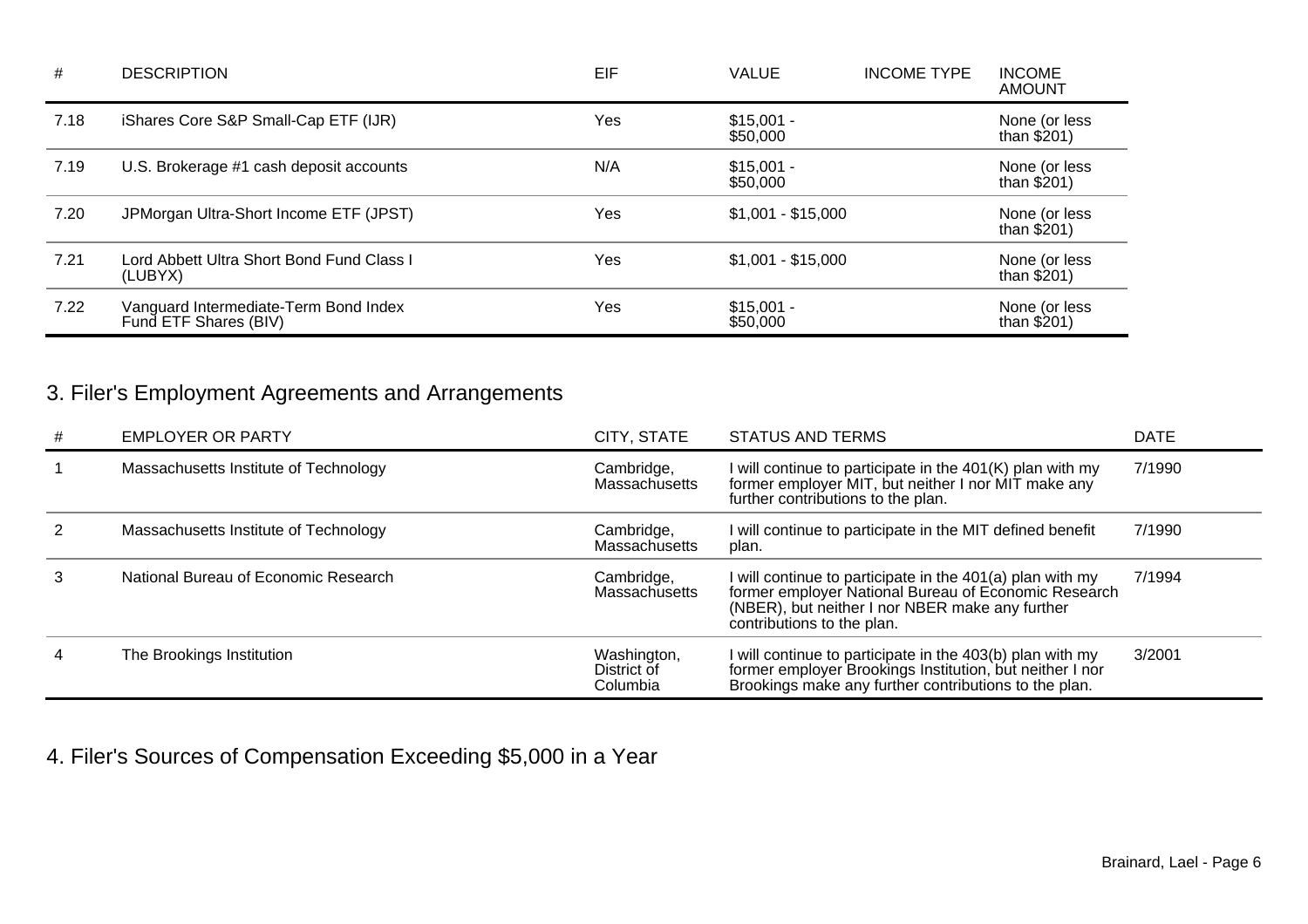# 5. Spouse's Employment Assets & Income and Retirement Accounts

| #   | <b>DESCRIPTION</b>                                                                | EIF       | <b>VALUE</b>              | <b>INCOME TYPE</b>     | <b>INCOME</b><br><b>AMOUNT</b> |
|-----|-----------------------------------------------------------------------------------|-----------|---------------------------|------------------------|--------------------------------|
| 1   | <b>Lixil Corporation</b>                                                          | N/A       |                           | <b>Director's Fees</b> |                                |
| 2   | The Asia Group LLC, 401(k) Plan                                                   | No        |                           |                        |                                |
| 2.1 | T. Rowe Price Retirement I 2020 Fund - Class                                      | Yes       | $$250,001 -$<br>\$500,000 |                        | None (or less<br>than $$201)$  |
| 3   | Center for a New American Security, 403(b)<br>Plan                                | <b>No</b> |                           |                        |                                |
| 3.1 | Large Cap U.S. Stock - American Funds<br>Washington Mutual R6 (30)                | Yes       | $$50,001 -$<br>\$100,000  |                        | None (or less<br>than $$201)$  |
| 3.2 | Mid Cap U.S. Stock - Wells Fargo Special Mid<br>Cap Value R6 (30)                 | Yes       | $$50,001 -$<br>\$100,000  |                        | None (or less<br>than $$201)$  |
| 3.3 | International Stock - MFS International<br>Diversification R6 (40)                | Yes       | $$15,001 -$<br>\$50,000   |                        | None (or less<br>than $$201)$  |
| 4   | Center for Strategic International Studies and<br>Harvard University, 403(b) Plan | <b>No</b> |                           |                        |                                |
| 4.1 | <b>TIAA Traditional Annuity</b>                                                   | N/A       | $$100,001 -$<br>\$250,000 |                        | None (or less<br>than $$201)$  |
| 4.2 | <b>CREF Stock</b>                                                                 | Yes       | $$100,001 -$<br>\$250,000 |                        | None (or less<br>than $$201)$  |
| 4.3 | <b>TIAA Real Estate</b>                                                           | Yes       | $$15,001 -$<br>\$50,000   |                        | None (or less<br>than $$201)$  |
| 4.4 | <b>CREF Bond Market</b>                                                           | Yes       | $$15,001 -$<br>\$50,000   |                        | None (or less<br>than $$201)$  |

None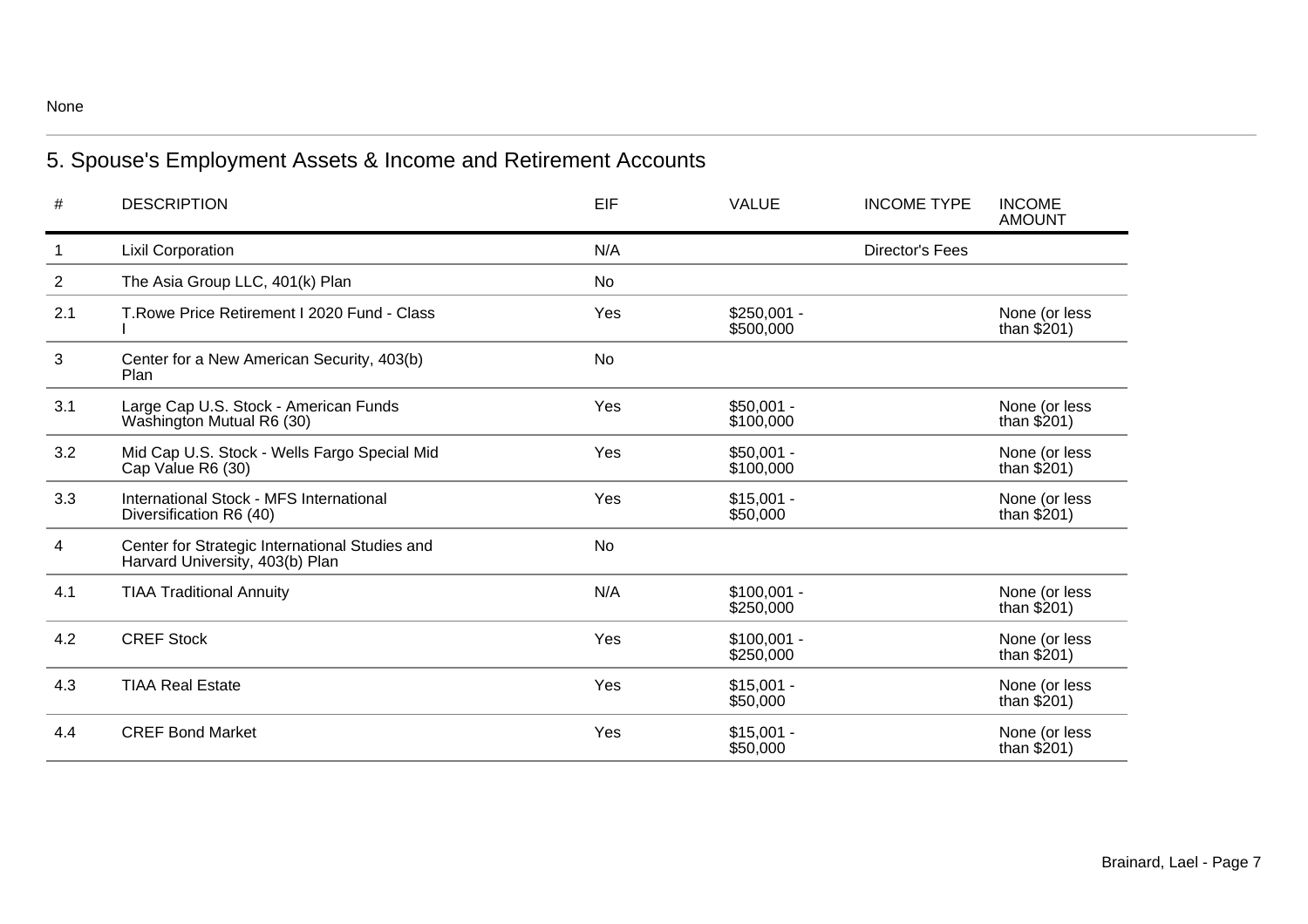| $\#$ | <b>DESCRIPTION</b>                                                        | EIF       | <b>VALUE</b>              | <b>INCOME TYPE</b> | <b>INCOME</b><br><b>AMOUNT</b> |
|------|---------------------------------------------------------------------------|-----------|---------------------------|--------------------|--------------------------------|
| 4.5  | <b>CREF Money Market Account</b>                                          | N/A       | $$15,001 -$<br>\$50,000   |                    | None (or less<br>than $$201)$  |
| 5    | <b>IRA #1</b>                                                             | <b>No</b> |                           |                    |                                |
| 5.1  | iShares Preferred and Income Securities ETF<br>(PFF)                      | Yes       | $$15,001 -$<br>\$50,000   |                    | None (or less<br>than $$201)$  |
| 5.2  | Vanguard Intermediate-Term Corporate Bond<br>Index Fund ETF Shares (VCIT) | Yes       | $$100,001 -$<br>\$250,000 |                    | None (or less<br>than $$201)$  |
| 5.3  | Lord Abbett Short Duration Income Fund<br>Class I (LLDYX)                 | Yes       | $$100,001 -$<br>\$250,000 |                    | None (or less<br>than $$201)$  |
| 5.4  | Vanguard Short-Term Bond Index Fund ETF<br>Shares (BSV)                   | Yes       | $$250,001 -$<br>\$500,000 |                    | None (or less<br>than $$201)$  |
| 5.5  | Vanguard Real Estate Index Fund ETF Shares<br>(VNQ)                       | Yes       | $$50,001 -$<br>\$100,000  |                    | None (or less<br>than $$201)$  |
| 5.6  | iShares iBonds Dec 2021 Term Corporate<br>ETF (IBDM)                      | Yes       | $$100,001 -$<br>\$250,000 |                    | None (or less<br>than $$201)$  |
| 5.7  | iShares iBonds Dec 2022 Term Corporate<br>ETF (IBDN)                      | Yes       | $$100,001 -$<br>\$250,000 |                    | None (or less<br>than $$201)$  |
| 5.8  | U.S. Brokerage #1 Bank Deposit Account                                    | N/A       | $$100,001 -$<br>\$250,000 |                    | None (or less<br>than $$201)$  |
| 5.9  | iShares iBonds Dec 2024 Term Corporate<br>ETF (IBDP)                      | Yes       | $$50,001 -$<br>\$100,000  |                    | None (or less<br>than $$201)$  |
| 5.10 | iShares iBonds Dec 2023 Term Corporate<br>ETF (IBDO)                      | Yes       | $$100,001 -$<br>\$250,000 |                    | None (or less<br>than $$201)$  |
| 5.11 | Akre Focus Fund Institutional Class (AKRIX)                               | Yes       | $$15,001 -$<br>\$50,000   |                    | None (or less<br>than \$201)   |
| 5.12 | First Eagle Overseas Fund Class I (SGOIX)                                 | Yes       | $$15,001 -$<br>\$50,000   |                    | None (or less<br>than $$201)$  |
| 5.13 | AMG Yacktman Fund Class I (YACKX)                                         | Yes       | $$100,001 -$<br>\$250,000 |                    | None (or less<br>than $$201)$  |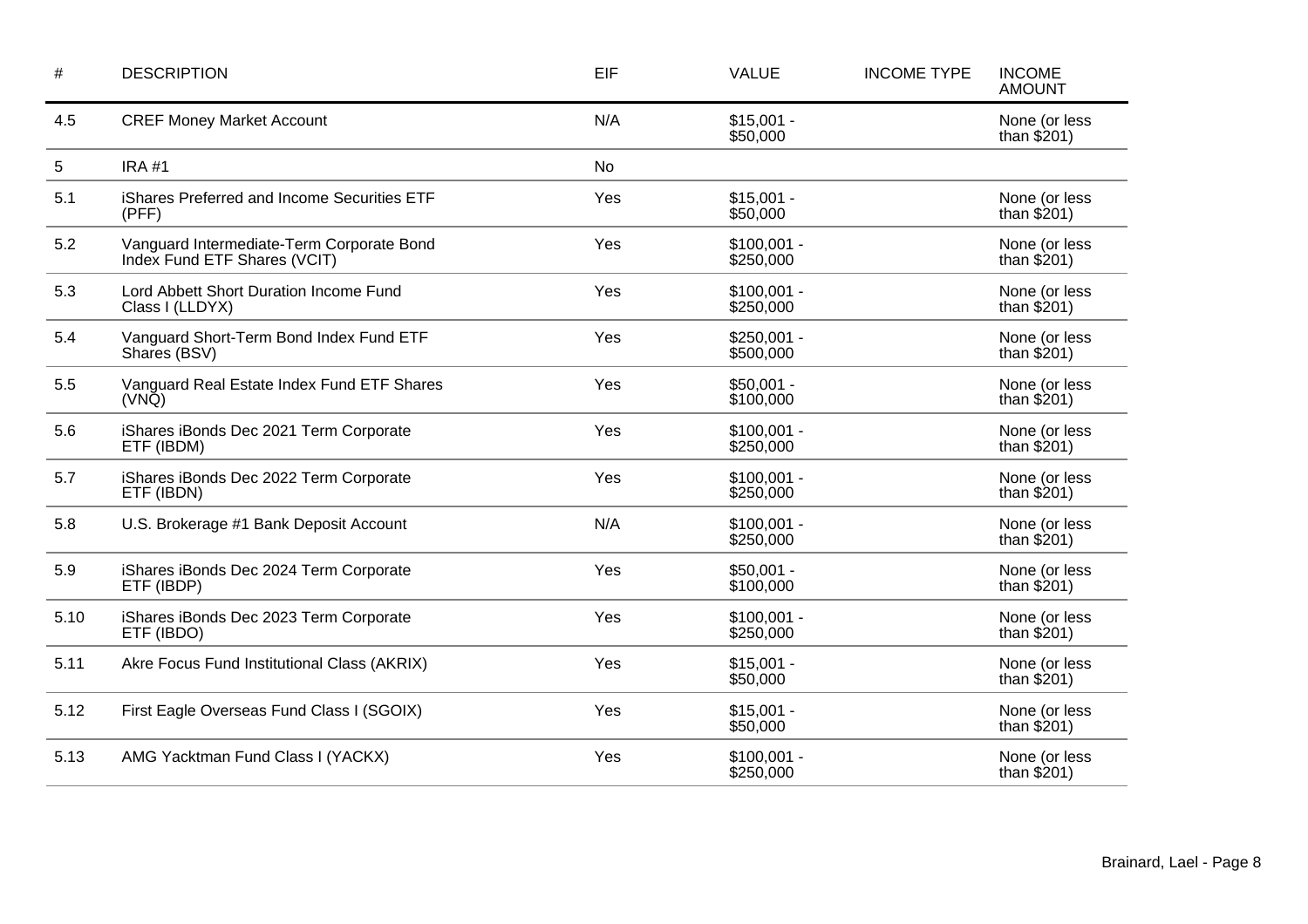| #              | <b>DESCRIPTION</b>                                                                 | EIF | <b>VALUE</b>              | <b>INCOME TYPE</b>     | <b>INCOME</b><br><b>AMOUNT</b> |
|----------------|------------------------------------------------------------------------------------|-----|---------------------------|------------------------|--------------------------------|
| 5.14           | Goldman Sachs International Small Cap<br>Insights Fund Institutional Class (GICIX) | Yes | $$15,001 -$<br>\$50,000   |                        | None (or less<br>than $$201)$  |
| 5.15           | JOHCM International Select Fund Institutional<br>Shares (JOHIX)                    | Yes | $$15,001 -$<br>\$50,000   |                        | None (or less<br>than $$201)$  |
| 5.16           | JPMorgan Mid Cap Value Fund Class L<br>(FLMVX)                                     | Yes | $$15,001 -$<br>\$50,000   |                        | None (or less<br>than $$201)$  |
| 5.17           | Invesco Developing Markets Fund Class Y<br>(ODVYX)                                 | Yes | $$15,001 -$<br>\$50,000   |                        | None (or less<br>than $$201)$  |
| 5.18           | Tweedy, Browne International Value Fund<br>(TBGVX)                                 | Yes | $$15,001 -$<br>\$50,000   |                        | None (or less<br>than $$201)$  |
| 5.19           | Undiscovered Managers Behavioral Value<br>Fund Class L (UBVLX)                     | Yes | $$50,001 -$<br>\$100,000  |                        | None (or less<br>than $$201$ ) |
| 5.20           | T. Rowe Price International Discovery Fund I<br>Class (TIDDX)                      | Yes | $$15,001 -$<br>\$50,000   |                        | None (or less<br>than $$201)$  |
| 5.21           | JPMorgan Ultra-Short Income ETF (JPST)                                             | Yes | $$50,001 -$<br>\$100,000  |                        | None (or less<br>than $$201)$  |
| 5.22           | Vanguard Intermediate-Term Bond Index<br>Fund ETF Shares (BIV)                     | Yes | $$100,001 -$<br>\$250,000 |                        | None (or less<br>than $$201)$  |
| 5.23           | Lord Abbett Ultra Short Bond Fund Class I<br>(LUBYX)                               | Yes | $$50,001 -$<br>\$100,000  |                        | None (or less<br>than $$201)$  |
| 5.24           | Vanguard Short-Term Corporate Bond Index<br>Fund ETF Shares (VCSH)                 | Yes | $$50,001 -$<br>\$100,000  |                        | None (or less<br>than $$201)$  |
| 6              | Blackstone Group - 9/24/2020                                                       | N/A |                           | Honorarium             | \$25,000                       |
| $\overline{7}$ | Blackstone Group - 10/04/2020                                                      | N/A |                           | Honorarium             | \$25,000                       |
| 8              | CSIS Nikkei Symposium - 10/29/2020                                                 | N/A |                           | Honorarium             | \$2,000                        |
| 9              | The Prospect Foundation - 12/03/2020                                               | N/A |                           | Honorarium             | \$25,000                       |
| 10             | <b>Center for New American Security</b>                                            | N/A |                           | <b>Consulting Fees</b> |                                |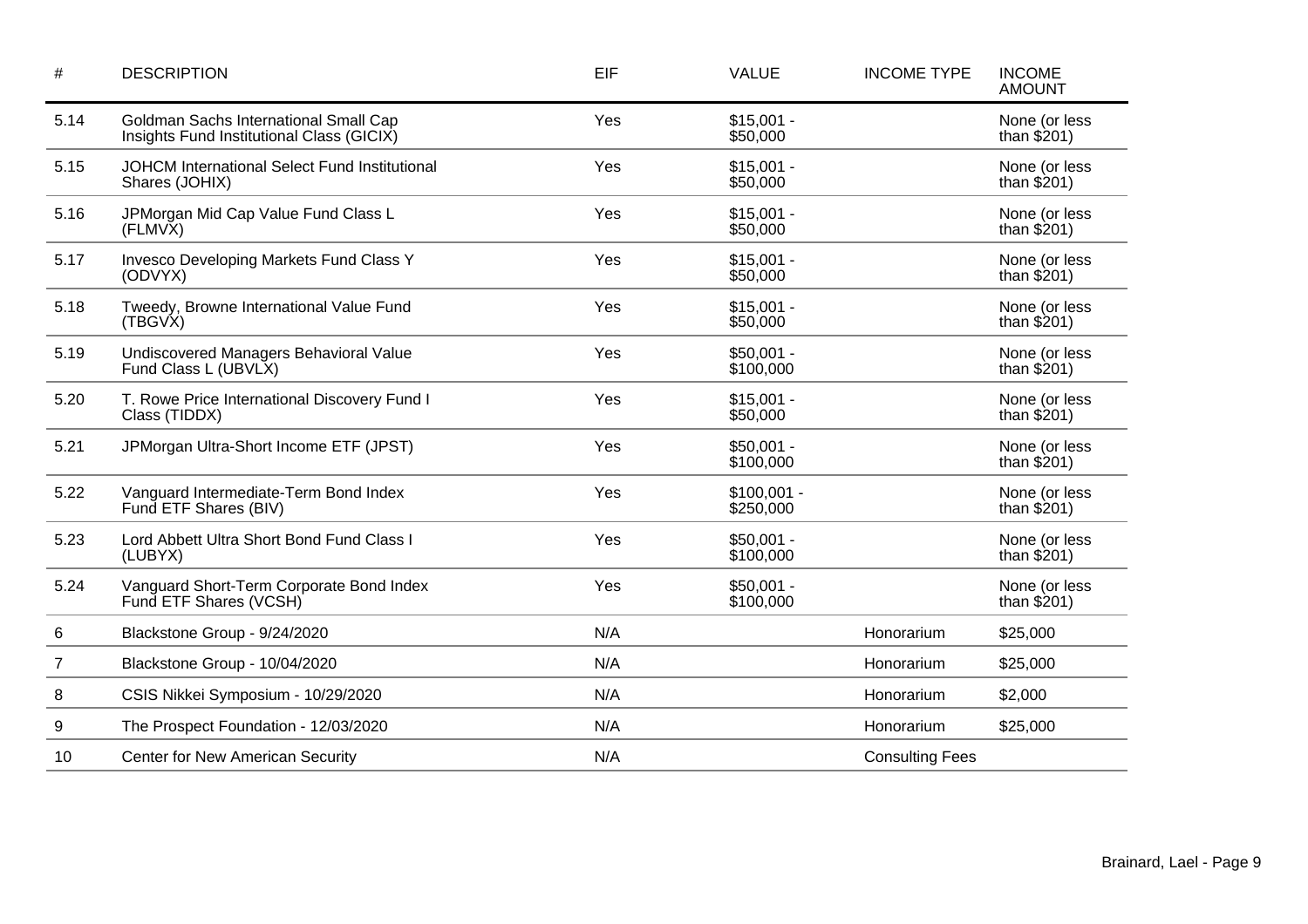| #  | <b>DESCRIPTION</b>                     | EIF | <b>VALUE</b>                     | <b>INCOME TYPE</b>                                                                                                                                                                                           | <b>INCOME</b><br><b>AMOUNT</b> |
|----|----------------------------------------|-----|----------------------------------|--------------------------------------------------------------------------------------------------------------------------------------------------------------------------------------------------------------|--------------------------------|
| 11 | Intelligience Squared U.S. Foundation  | N/A |                                  | <b>Consulting Fees</b>                                                                                                                                                                                       |                                |
| 12 | The Aspen Institute                    | N/A |                                  | <b>Consulting Fees</b>                                                                                                                                                                                       |                                |
| 13 | The Asia Group LLC (Advisory services) | N/A |                                  | Earned Income                                                                                                                                                                                                |                                |
| 14 | The Asia Group LLC                     | N/A | None (or less<br>than $$1,001$ ) | The spouse<br>withdrew from<br>the Company in<br>January 2021<br>and received<br>payments<br>remitted in 6<br>monthly<br>installments for<br>the termination<br>of his equity<br>interest in the<br>Company. |                                |

## 6. Other Assets and Income

| #              | <b>DESCRIPTION</b>                      | EIF | <b>VALUE</b>                     | <b>INCOME TYPE</b> | <b>INCOME</b><br><b>AMOUNT</b> |
|----------------|-----------------------------------------|-----|----------------------------------|--------------------|--------------------------------|
|                | U.S. bank #1 Cash Account               | N/A | $$100,001 -$<br>\$250,000        | Interest           | None (or less<br>than $$201)$  |
| 2              | U.S. bank #2 Cash Account               | N/A | $$1,000,001 -$<br>\$5,000,000    | Interest           | $$201 - $1,000$                |
| 3              | DC College Savings In College Portfolio | N/A | $$100,001 -$<br>\$250,000        | cash payments      | \$39,434                       |
| $\overline{4}$ | DC College Savings In College Portfolio | N/A | None (or less<br>than $$1,001$ ) | cash payments      | \$146,829                      |
| 5              | DC College Savings 2025 Portfolio       | N/A | $$100,001 -$<br>\$250,000        |                    | None (or less<br>than $$201)$  |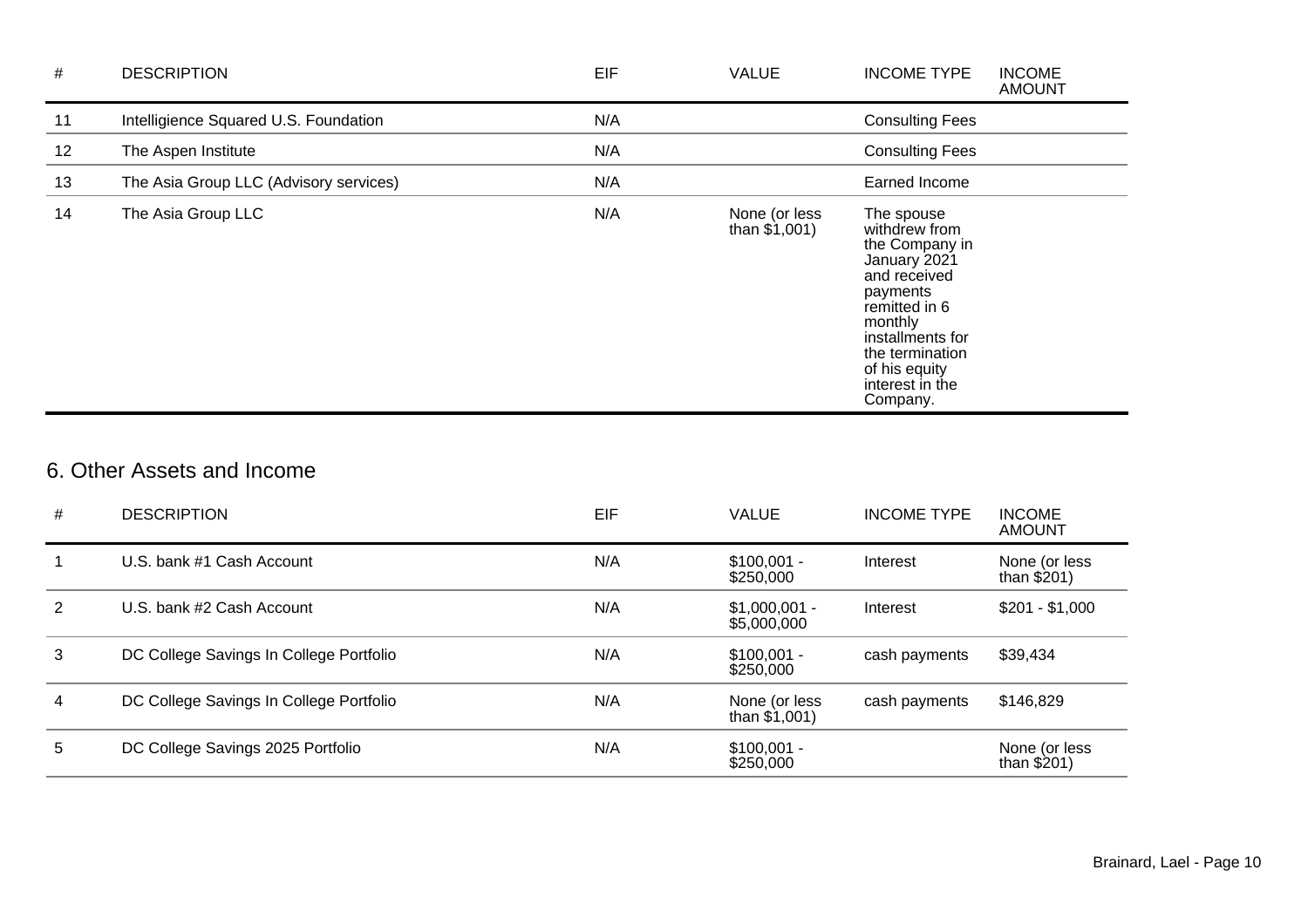| $\#$ | <b>DESCRIPTION</b>                                                        | EIF | <b>VALUE</b>                  | <b>INCOME TYPE</b> | <b>INCOME</b><br><b>AMOUNT</b> |
|------|---------------------------------------------------------------------------|-----|-------------------------------|--------------------|--------------------------------|
| 6    | U.S. Brokerage #1 Cash Deposit Accounts                                   | N/A | $$250,001 -$<br>\$500,000     | Interest           | None (or less<br>than $$201)$  |
| 7    | iShares Core Dividend Growth ETF (DGRO)                                   | Yes | $$50,001 -$<br>\$100,000      |                    | $$2,501 - $5,000$              |
| 8    | iShares Core High Dividend ETF (HDV)                                      | Yes | $$100,001 -$<br>\$250,000     |                    | $$5,001 - $15,000$             |
| 9    | iShares Core S&P Small-Cap ETF (IJR)                                      | Yes | $$500,001 -$<br>\$1,000,000   |                    | $$5,001 - $15,000$             |
| 10   | iShares MSCI USA Min Vol Factor ETF<br>(USMV)                             | Yes | $$50,001 -$<br>\$100,000      |                    | $$1,001 - $2,500$              |
| 11   | iShares Preferred and Income Securities ETF<br>(PFF)                      | Yes | $$100,001 -$<br>\$250,000     |                    | $$15,001 -$<br>\$50,000        |
| 12   | JPMorgan Ultra-Short Income ETF (JPST)                                    | Yes | $$250,001 -$<br>\$500,000     |                    | $$5,001 - $15,000$             |
| 13   | SPDR S&P Dividend ETF (SDY)                                               | Yes | $$250,001 -$<br>\$500,000     |                    | $$5,001 - $15,000$             |
| 14   | SPDR S&P 500 ETF Trust (SPY)                                              | Yes | $$1,000,001 -$<br>\$5,000,000 |                    | $$15,001 -$<br>\$50,000        |
| 15   | Vanguard Consumer Discretionary Index Fund<br>ETF Shares (VCR)            | Yes | $$250,001 -$<br>\$500,000     |                    | $$5,001 - $15,000$             |
| 16   | Vanguard Consumer Staples Index Fund ETF<br>Shares (VDC)                  | Yes | $$250,001 -$<br>\$500,000     |                    | $$5,001 - $15,000$             |
| 17   | Vanguard Intermediate-Term Corporate Bond<br>Index Fund ETF Shares (VCIT) | Yes | $$15,001 -$<br>\$50,000       |                    | $$1,001 - $2,500$              |
| 18   | Vanguard Mid-Cap Index Fund ETF Shares<br>(VO)                            | Yes | $$250,001 -$<br>\$500,000     |                    | $$5,001 - $15,000$             |
| 19   | Vanguard Mid-Cap Value Index Fund ETF<br>Shares (VOE)                     | Yes | $$50,001 -$<br>\$100,000      |                    | $$1,001 - $2,500$              |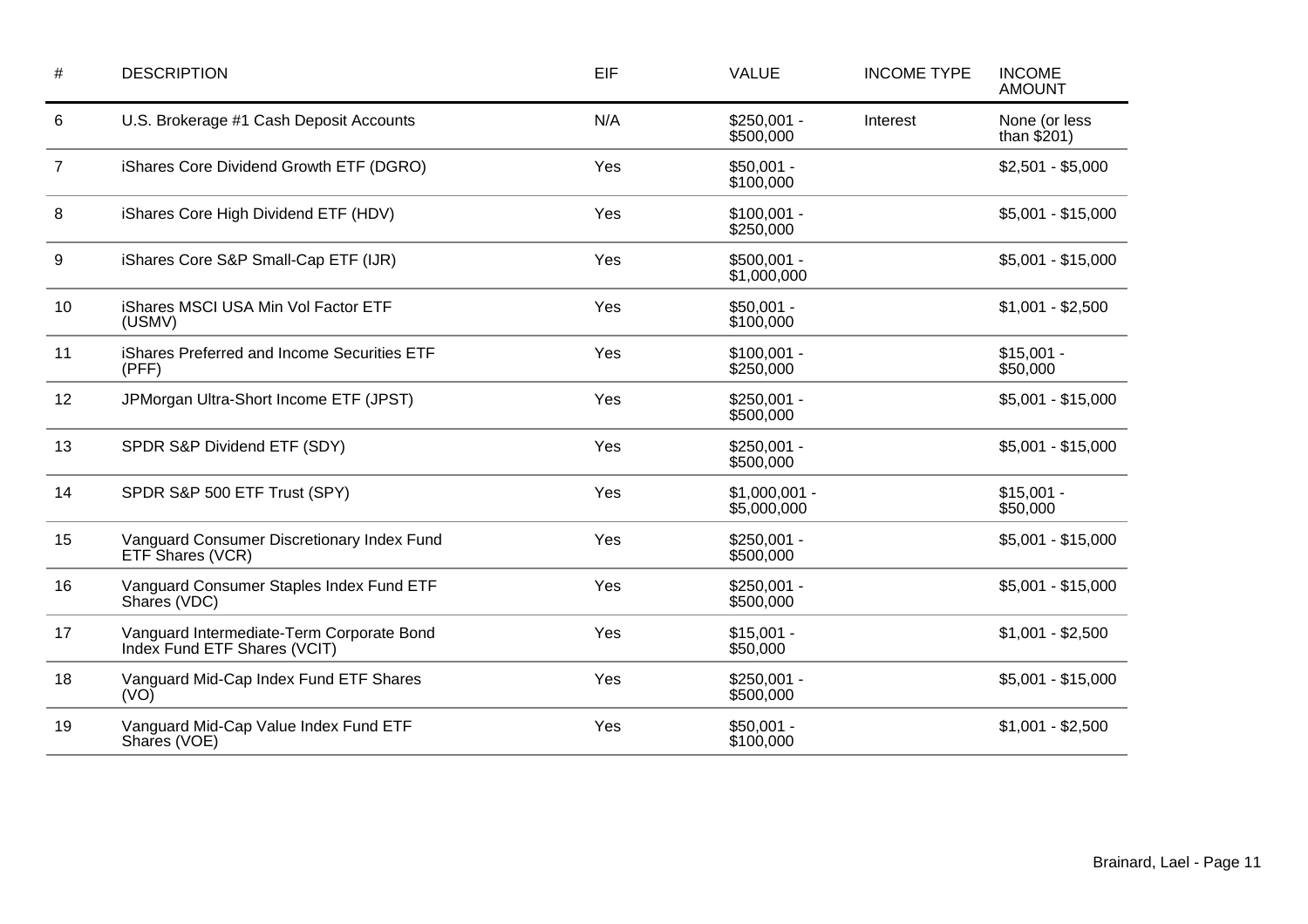| #  | <b>DESCRIPTION</b>                                                                 | EIF | <b>VALUE</b>              | <b>INCOME TYPE</b> | <b>INCOME</b><br><b>AMOUNT</b> |
|----|------------------------------------------------------------------------------------|-----|---------------------------|--------------------|--------------------------------|
| 20 | Vanguard Real Estate Index Fund ETF Shares<br>$(VN\bar{Q})$                        | Yes | $$100,001 -$<br>\$250,000 |                    | $$5,001 - $15,000$             |
| 21 | Vanguard Short-Term Corporate Bond Index<br>Fund ETF Shares (VCSH)                 | Yes | $$50,001 -$<br>\$100,000  |                    | $$2,501 - $5,000$              |
| 22 | Vanguard Short-Term Bond Index Fund ETF<br>Shares (BSV)                            | Yes | $$50,001 -$<br>\$100,000  |                    | $$1,001 - $2,500$              |
| 23 | Fidelity Intermediate Municipal Income Fund<br>(FLTMX)                             | Yes | $$100,001 -$<br>\$250,000 |                    | $$5,001 - $15,000$             |
| 24 | Lord Abbett Ultra Short Bond Fund Class I<br>(LUBYX)                               | Yes | $$250,001 -$<br>\$500,000 |                    | $$5,001 - $15,000$             |
| 25 | Thornburg Limited Term Municipal Fund Class<br>I(LTMIX)                            | Yes | $$100,001 -$<br>\$250,000 |                    | $$2,501 - $5,000$              |
| 26 | Vanguard Short-Term Tax-Exempt Fund Class<br>Admiral (VWSUX)                       | Yes | $$100,001 -$<br>\$250,000 |                    | $$2,501 - $5,000$              |
| 27 | Akre Focus Fund Institutional Class (AKRIX)                                        | Yes | $$100,001 -$<br>\$250,000 |                    | None (or less<br>than $$201)$  |
| 28 | AMG Yacktman Fund Class I (YACKX)                                                  | Yes | $$250,001 -$<br>\$500,000 |                    | $$15,001 -$<br>\$50,000        |
| 29 | First Eagle Overseas Fund Class I (SGOIX)                                          | Yes | $$100,001 -$<br>\$250,000 |                    | $$1,001 - $2,500$              |
| 30 | <b>Goldman Sachs Emerging Markets Equity</b><br>Fund Institutional Class (GEMIX)   | Yes | $$100,001 -$<br>\$250,000 |                    | $$1,001 - $2,500$              |
| 31 | Goldman Sachs International Small Cap<br>Insights Fund Institutional Class (GICIX) | Yes | $$1,001 - $15,000$        |                    | None (or less<br>than $$201)$  |
| 32 | Goldman Sachs U.S. Equity Dividend and<br>Premium Fund Institutional Class (GSPKX) | Yes | $$250,001 -$<br>\$500,000 |                    | $$15,001 -$<br>\$50,000        |
| 33 | JOHCM International Select Fund Institutional<br>Shares (JOHIX)                    | Yes | $$100,001 -$<br>\$250,000 |                    | $$5,001 - $15,000$             |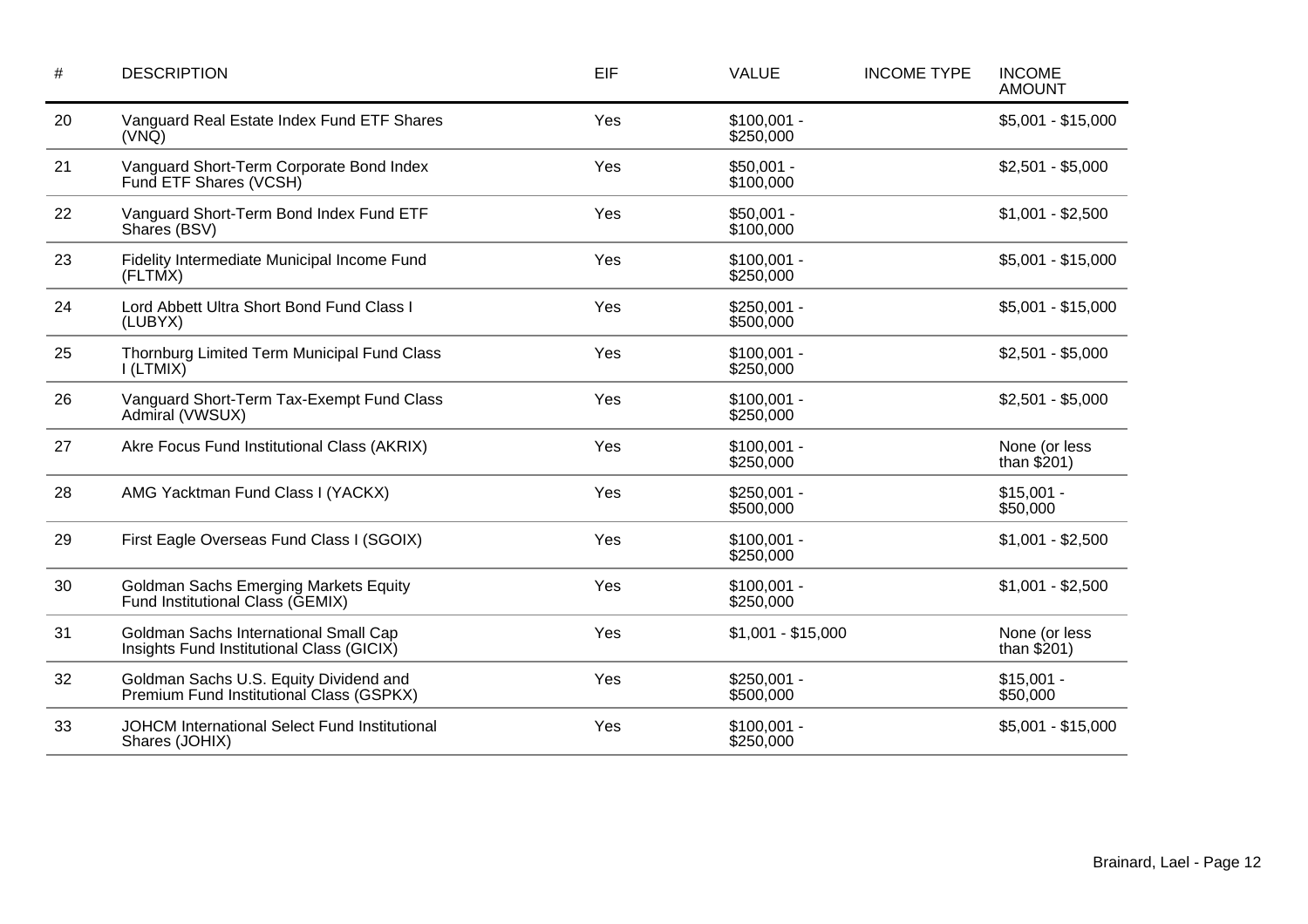| #  | <b>DESCRIPTION</b>                                 | EIF | <b>VALUE</b>                     | <b>INCOME TYPE</b> | <b>INCOME</b><br><b>AMOUNT</b> |
|----|----------------------------------------------------|-----|----------------------------------|--------------------|--------------------------------|
| 34 | Tweedy, Browne International Value Fund<br>'TBGVX) | Yes | $$100,001 -$<br>\$250,000        |                    | $$1,001 - $2,500$              |
| 35 | U.S. bank certificate of deposit #1                | N/A | None (or less<br>than $$1,001$ ) | Interest           | $$201 - $1,000$                |
| 36 | U.S. bank certificate of deposit #2                | N/A | None (or less<br>than $$1,001$ ) | Interest           | $$2,501 - $5,000$              |

### 7. Transactions

### (N/A) - Not required for this type of report

### 8. Liabilities

| # | <b>CREDITOR NAME</b>                |             | <b>TYPE</b>                          | <b>AMOUNT</b>                 | YEAR<br><b>INCURRED</b> | <b>RATE</b> | TERM   |
|---|-------------------------------------|-------------|--------------------------------------|-------------------------------|-------------------------|-------------|--------|
|   | Bank of America, N.A., Richmond, VA | See Endnote | Mortgage on<br>Personal<br>Residence | $$1,000,001 -$<br>\$5,000,000 | 201'                    | 2.75        | 30 yrs |

## 9. Gifts and Travel Reimbursements

(N/A) - Not required for this type of report

## **Endnotes**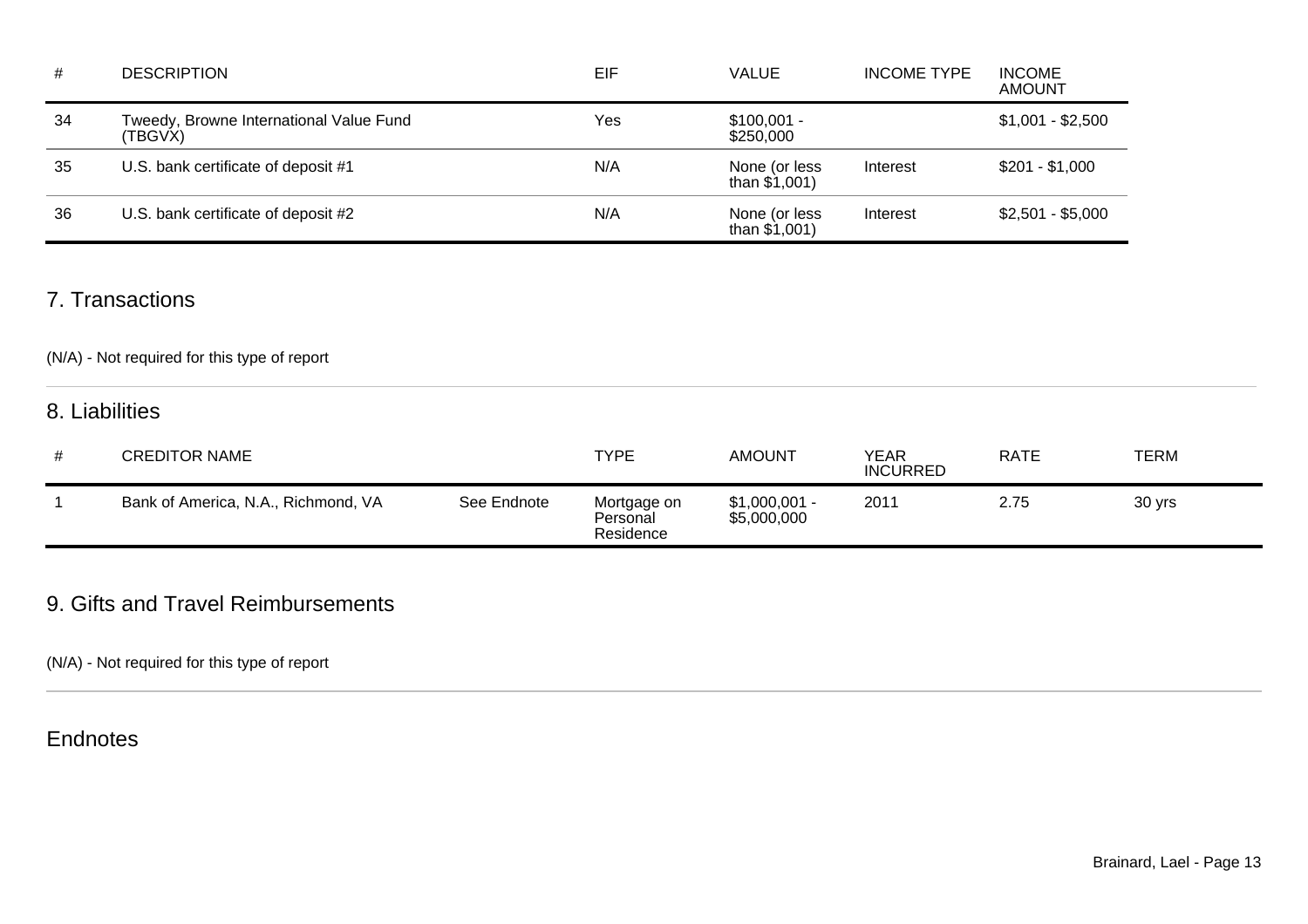| <b>PART</b> | ENDNOTE                                                                                                 |
|-------------|---------------------------------------------------------------------------------------------------------|
| о.          | , we entered into a home loan modification that reduced our interest rate from 4.25% to 2.75%<br>In 202 |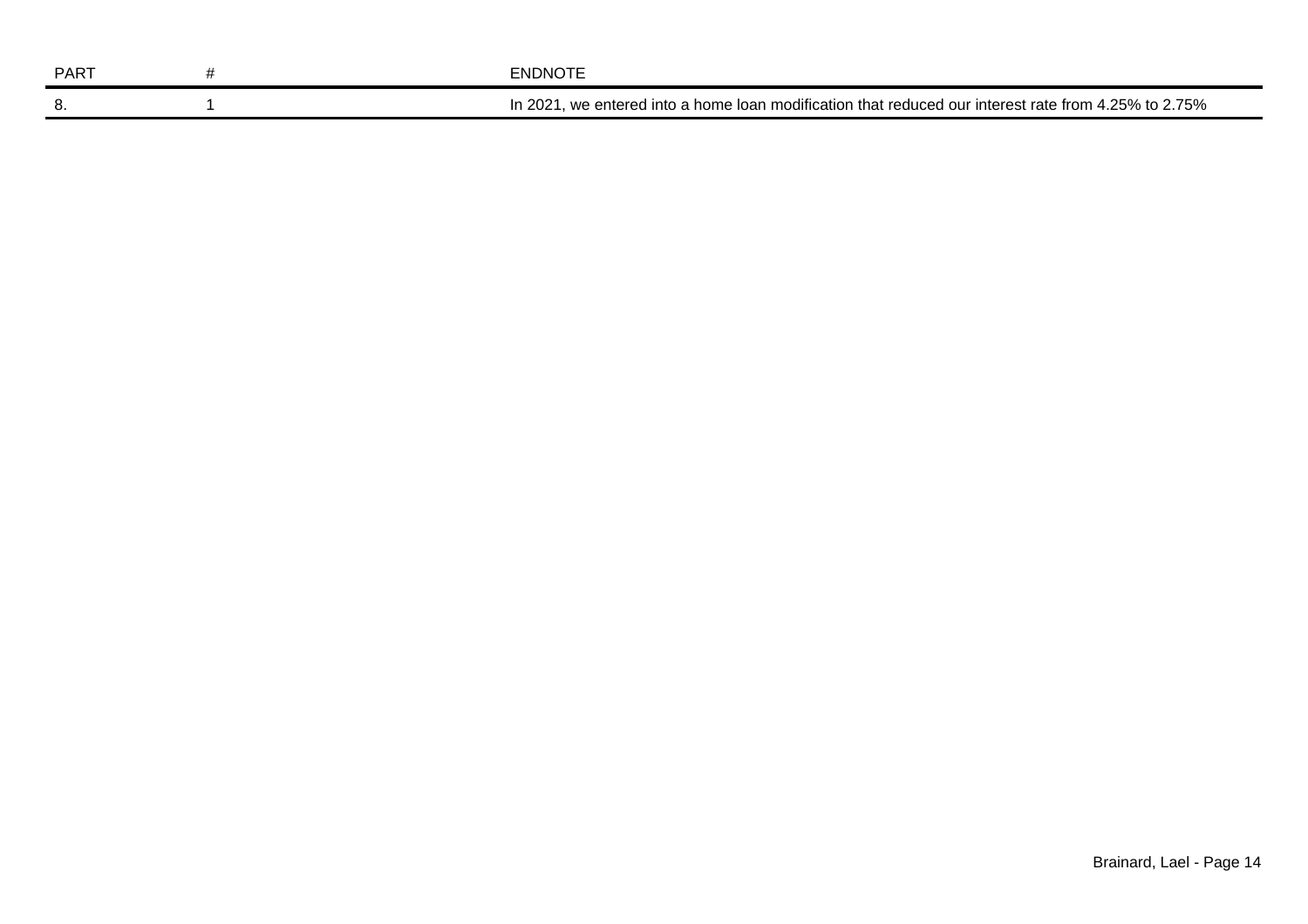### Summary of Contents

#### 1. Filer's Positions Held Outside United States Government

Part 1 discloses positions that the filer held at any time during the reporting period (excluding positions with the United States Government). Positions are reportable even if the filer did not receive compensation.

This section does not include the following: (1) positions with religious, social, fraternal, or political organizations; (2) positions solely of an honorary nature; (3) positions held aspart of the filer's official duties with the United States Government; (4) mere membership in an organization; and (5) passive investment interests as a limited partner or nonmanaging member of a limited liability company.

2. Filer's Employment Assets & Income and Retirement Accounts

Part 2 discloses the following:

- ●Sources of earned and other non-investment income of the filer totaling more than \$200 during the reporting period (e.g., salary, fees, partnership share, honoraria,scholarships, and prizes)
- ● Assets related to the filer's business, employment, or other income-generating activities (1) that ended the reporting period with a value greater than \$1,000 or (2) fromwhich more than \$200 in income was received during the reporting period (e.g., equity in business or partnership, stock options, retirement plans/accounts and their underlying holdings as appropriate, deferred compensation, and intellectual property, such as book deals and patents)

This section does not include assets or income from United States Government employment or assets that were acquired separately from the filer's business, employment, or other income-generating activities (e.g., assets purchased through a brokerage account). Note: The type of income is not required if the amount of income is \$0 - \$200 or if theasset qualifies as an excepted investment fund (EIF).

3. Filer's Employment Agreements and Arrangements

Part 3 discloses agreements or arrangements that the filer had during the reporting period with an employer or former employer (except the United States Government), such as the following:

- ●Future employment
- ●Leave of absence
- ●Continuing payments from an employer, including severance and payments not yet received for previous work (excluding ordinary salary from a current employer)
- ●Continuing participation in an employee welfare, retirement, or other benefit plan, such as pensions or a deferred compensation plan
- ● Retention or disposition of employer-awarded equity, sharing in profits or carried interests (e.g., vested and unvested stock options, restricted stock, future share of acompany's profits, etc.)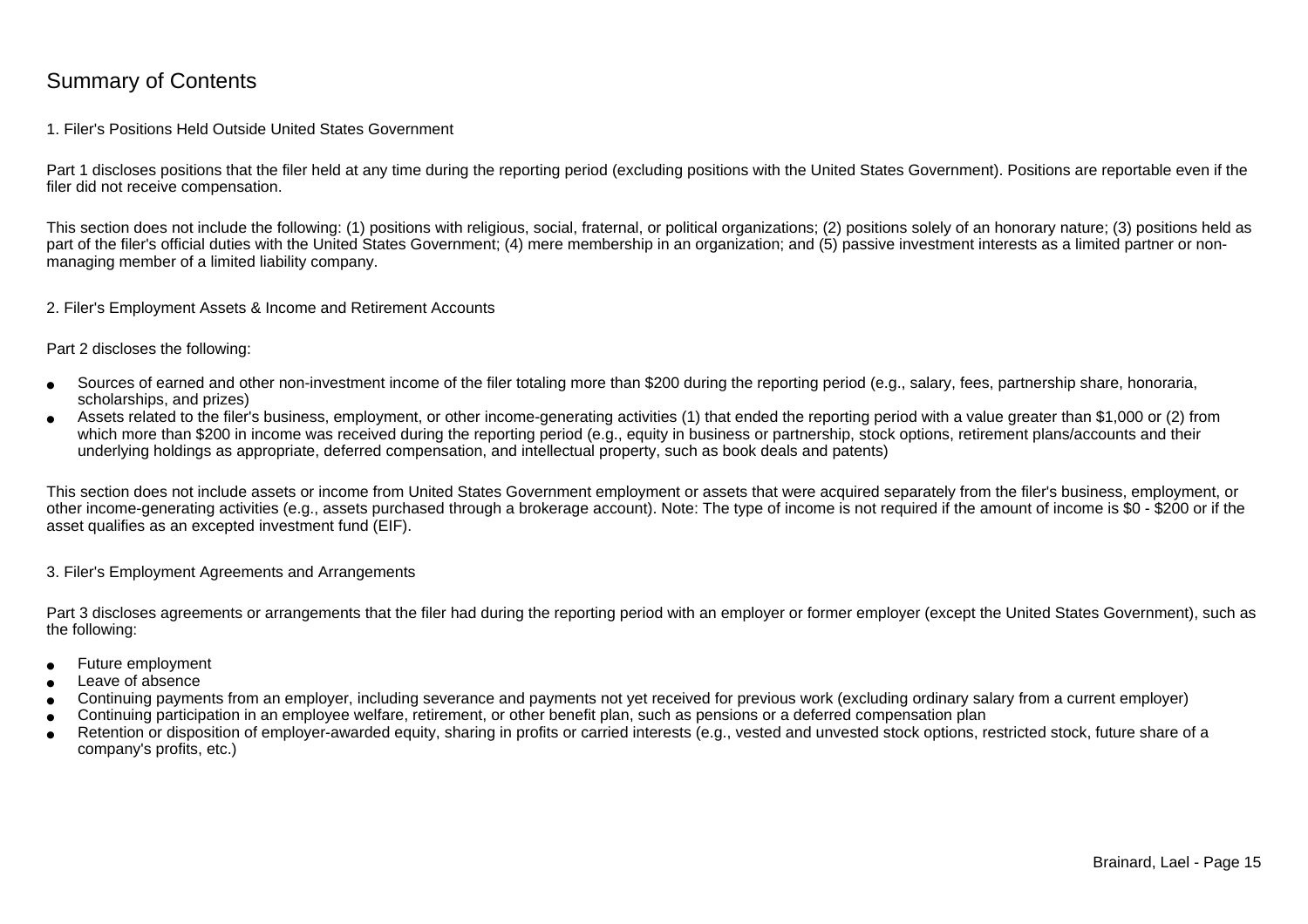### 4. Filer's Sources of Compensation Exceeding \$5,000 in a Year

Part 4 discloses sources (except the United States Government) that paid more than \$5,000 in a calendar year for the filer's services during any year of the reporting period.

The filer discloses payments both from employers and from any clients to whom the filer personally provided services. The filer discloses a source even if the source made itspayment to the filer's employer and not to the filer. The filer does not disclose a client's payment to the filer's employer if the filer did not provide the services for which the client is paying.

5. Spouse's Employment Assets & Income and Retirement Accounts

#### Part 5 discloses the following:

- ●Sources of earned income (excluding honoraria) for the filer's spouse totaling more than \$1,000 during the reporting period (e.g., salary, consulting fees, and partnershipshare)
- ●Sources of honoraria for the filer's spouse greater than \$200 during the reporting period
- ● Assets related to the filer's spouse's employment, business activities, other income-generating activities (1) that ended the reporting period with a value greater than \$1,000or (2) from which more than \$200 in income was received during the reporting period (e.g., equity in business or partnership, stock options, retirement plans/accounts and their underlying holdings as appropriate, deferred compensation, and intellectual property, such as book deals and patents)

This section does not include assets or income from United States Government employment or assets that were acquired separately from the filer's spouse's business,employment, or other income-generating activities (e.g., assets purchased through a brokerage account). Note: The type of income is not required if the amount of income is \$0 - \$200 or if the asset qualifies as an excepted investment fund (EIF). Amounts of income are not required for a spouse's earned income (excluding honoraria).

#### 6. Other Assets and Income

Part 6 discloses each asset, not already reported, (1) that ended the reporting period with a value greater than \$1,000 or (2) from which more than \$200 in investment income was received during the reporting period. For purposes of the value and income thresholds, the filer aggregates the filer's interests with those of the filer's spouse and dependentchildren.

This section does not include the following types of assets: (1) a personal residence (unless it was rented out during the reporting period); (2) income or retirement benefits associated with United States Government employment (e.g., Thrift Savings Plan); and (3) cash accounts (e.g., checking, savings, money market accounts) at a single financial institution with a value of \$5,000 or less (unless more than \$200 in income was received). Additional exceptions apply. Note: The type of income is not required if the amount ofincome is \$0 - \$200 or if the asset qualifies as an excepted investment fund (EIF).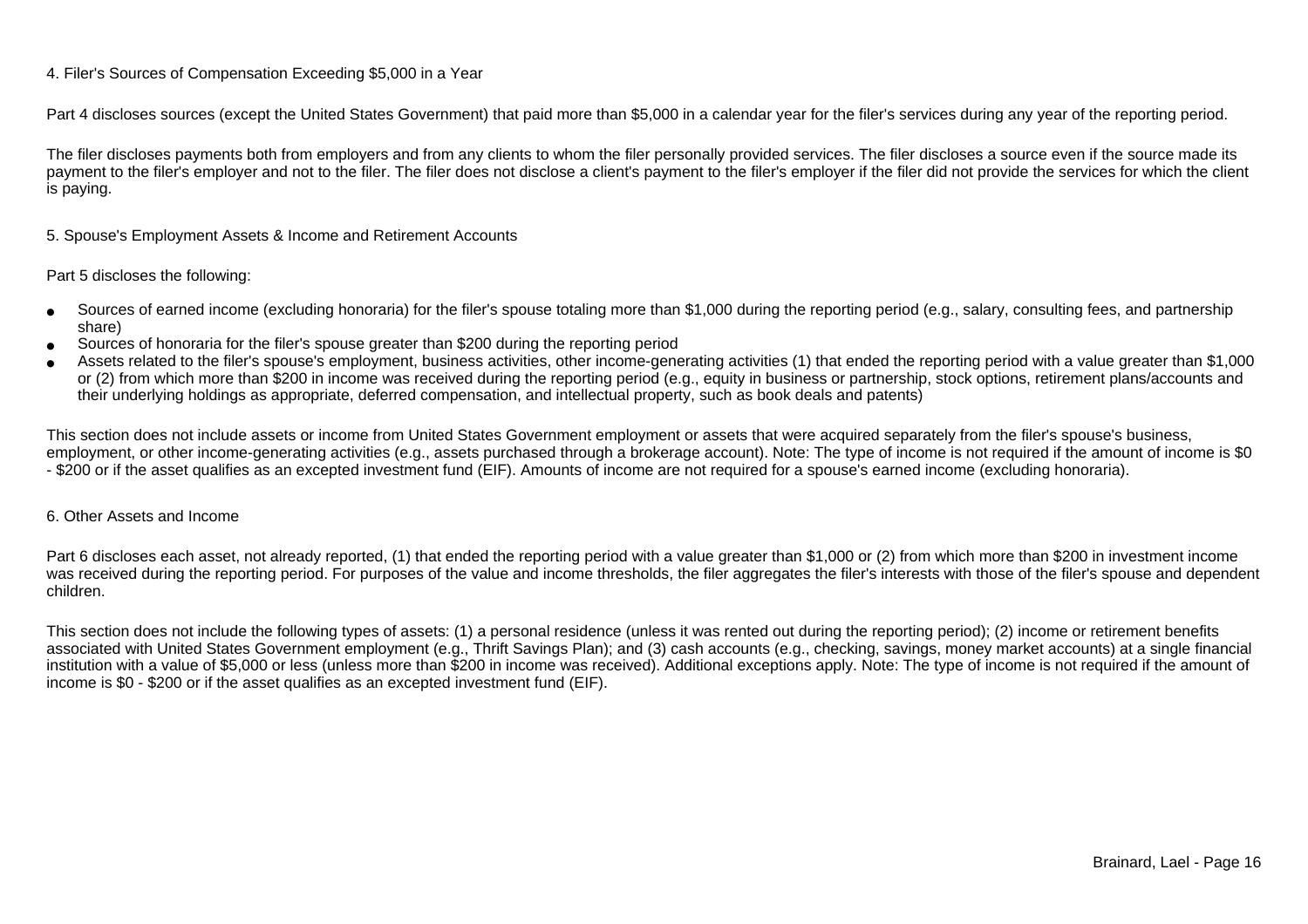### 7. Transactions

Part 7 discloses purchases, sales, or exchanges of real property or securities in excess of \$1,000 made on behalf of the filer, the filer's spouse or dependent child during the reporting period.

This section does not include transactions that concern the following: (1) a personal residence, unless rented out; (2) cash accounts (e.g., checking, savings, CDs, money market accounts) and money market mutual funds; (3) Treasury bills, bonds, and notes; and (4) holdings within a federal Thrift Savings Plan account. Additional exceptionsapply.

### 8. Liabilities

Part 8 discloses liabilities over \$10,000 that the filer, the filer's spouse or dependent child owed at any time during the reporting period.

This section does not include the following types of liabilities: (1) mortgages on a personal residence, unless rented out (limitations apply for PAS filers); (2) loans secured by a personal motor vehicle, household furniture, or appliances, unless the loan exceeds the item's purchase price; and (3) revolving charge accounts, such as credit card balances,if the outstanding liability did not exceed \$10,000 at the end of the reporting period. Additional exceptions apply.

### 9. Gifts and Travel Reimbursements

#### This section discloses:

- ●Gifts totaling more than \$415 that the filer, the filer's spouse, and dependent children received from any one source during the reporting period.
- ●Travel reimbursements totaling more than \$415 that the filer, the filer's spouse, and dependent children received from any one source during the reporting period.

For purposes of this section, the filer need not aggregate any gift or travel reimbursement with a value of \$166 or less. Regardless of the value, this section does not include the following items: (1) anything received from relatives; (2) anything received from the United States Government or from the District of Columbia, state, or local governments; (3)bequests and other forms of inheritance; (4) gifts and travel reimbursements given to the filer's agency in connection with the filer's official travel; (5) gifts of hospitality (food,lodging, entertainment) at the donor's residence or personal premises; and (6) anything received by the filer's spouse or dependent children totally independent of theirrelationship to the filer. Additional exceptions apply.